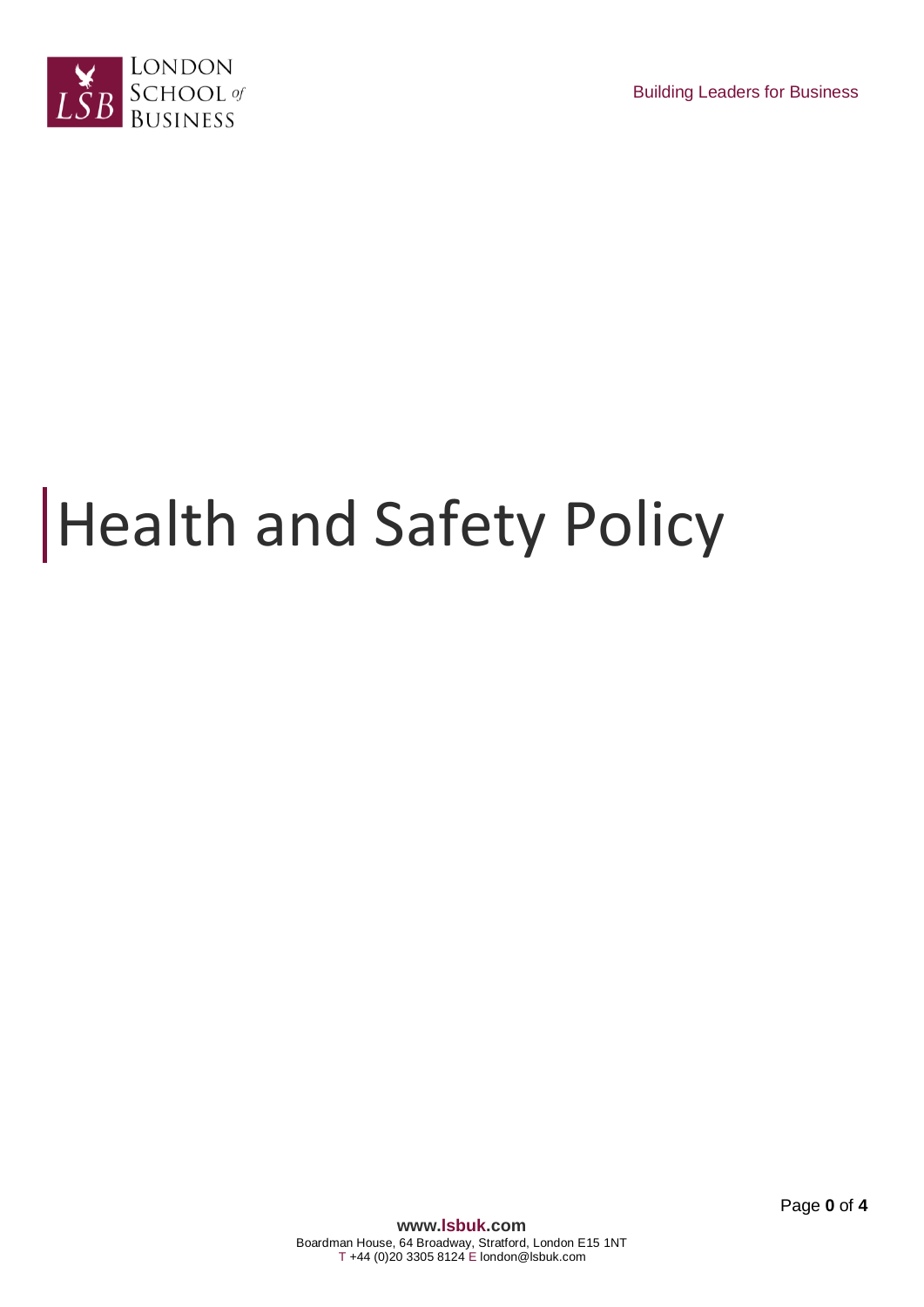

## Contents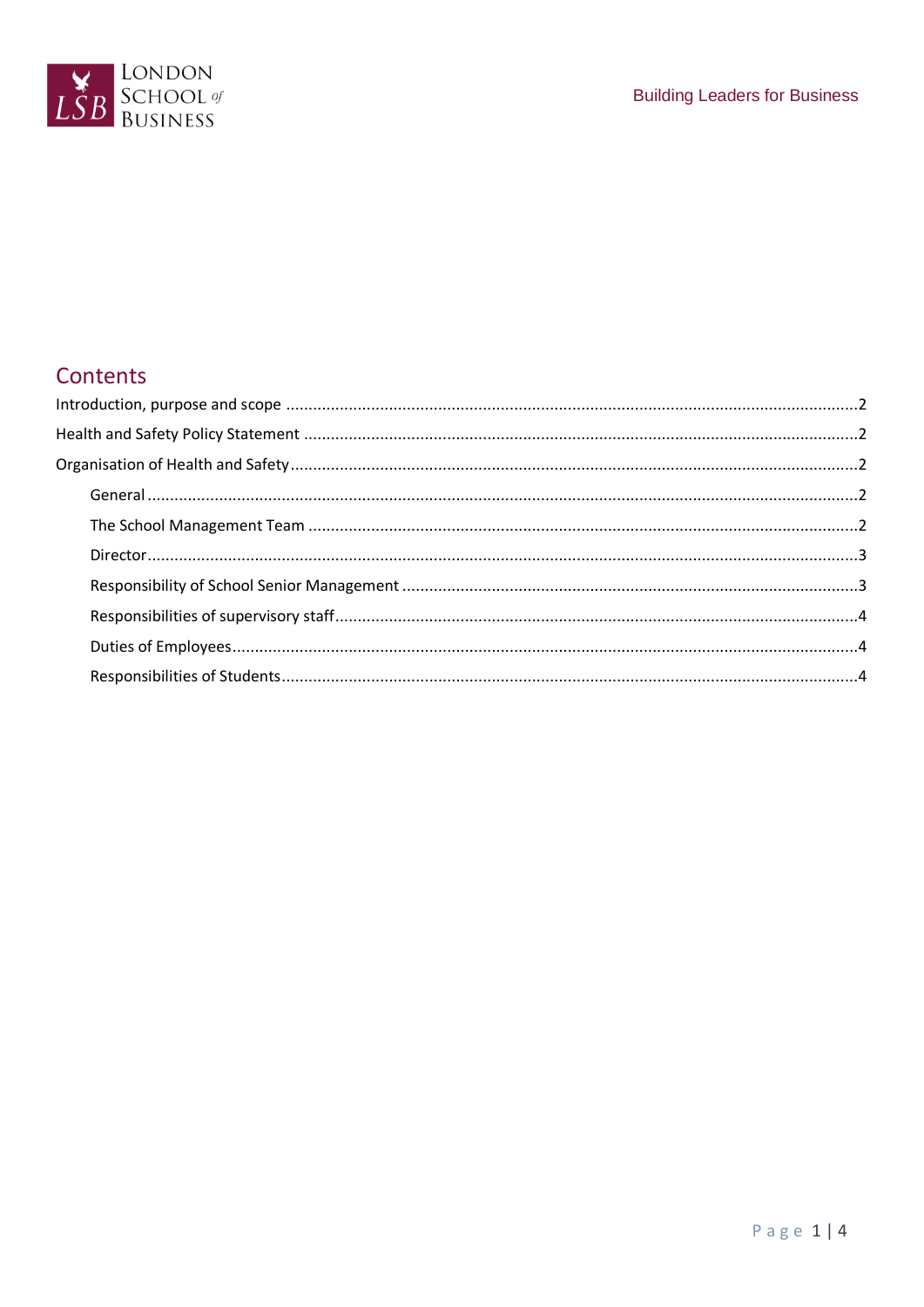

### <span id="page-2-0"></span>Introduction, purpose and scope

Our Health and Safety Policy's objective is to enable the School to operate effectively and allow its staff, students, and visitors to go about their business or studies safely.

Successful implementation of this policy will contribute significantly to business performance by reducing injuries, ill health, protecting the environment and reducing unnecessary losses and liabilities.

The policy gives relevant information on health and safety matters to staff members and provides a framework for management to identify and control risks. It is expected that the London School of Business staff members will play their part by maintaining and improving that record.

The Health and Safety Policy is issued upon the authority of the School.

## <span id="page-2-1"></span>Health and Safety Policy Statement

The following is the general statement of the health and safety policy of the London School of Business as required by the **Health and Safety at Work act 1974.**

The London School of Business management accepts its responsibilities for health and safety and will take all reasonable and practicable steps to safeguard the health and safety of all persons affected by its activities. The health and safety legislation requirements will be adhered to and will set the minimum standard of health and safety performance.

The School will seek to ensure that:

- all workplaces, plant and equipment meet approved safety standards;
- training, information and advice is provided to maintain safe working practices;
- a severe concern for health and safety among all employees and students is encouraged through an active joint consultative process;
- the necessary expertise, resource and procedures are in place to ensure effective management of health and safety throughout the School;
- to keep the Health and Safety Policy under review.

All employees and students are expected to share this commitment to health and safety by complying with policies and procedures, exercising due care and attention, and by understanding that they too have legal and moral obligations to themselves and one another.

## <span id="page-2-2"></span>Organisation of Health and Safety

#### <span id="page-2-3"></span>**General**

Although the School's responsibility for health and safety ultimately rests with the School Management Team, School Director, being a safe organisation requires the input of everyone. To the extent that any individual has control over a School resource, they must also accept responsibility for this aspect of its performance. Therefore, health and safety tasks will be delegated as appropriate through the line management hierarchy. This policy outlines the way these responsibilities are organised in the School.

#### <span id="page-2-4"></span>**The School Management Team**

The School Management Team is ultimately responsible for providing a healthy and safe environment for the School's staff, students and visitors.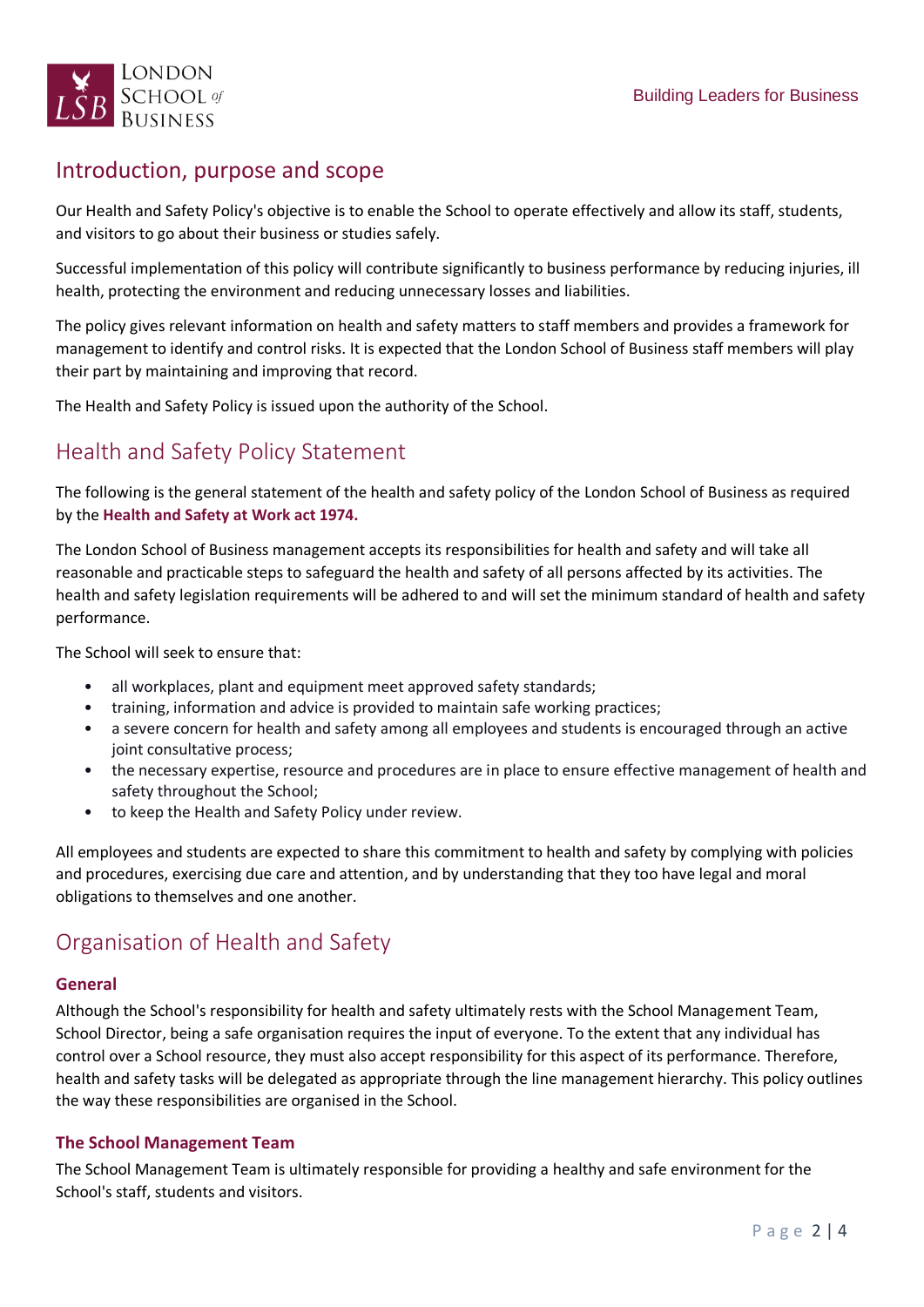

#### <span id="page-3-0"></span>**Director**

The Director is accountable to the School Management Team for maintaining and promoting the efficient and proper leadership of the School, including responsibility for its organisation, administration, finances, and the effective implementation of the Health and Safety Policy. The School Director has day-to-day responsibility for the implementation of these responsibilities.

In this regard, the Director has overall responsibility for health and safety at the School and to:

- a. ensure that appropriate systems are in place and adequate resources are available to provide for the effective management of health and safety at the School;
- b. advise the School Management Team on its statutory health and safety obligations;
- c. ensure that line managers know and accept their responsibilities regarding health and safety, and make arrangements to ensure that these responsibilities are adequately discharged;
- d. ensure adequate consultations with the appropriate specialist support services and employees' representatives before the introduction of any change which may affect the health and safety of employees;
- e. ensure effective communication channels exist to spread such information concerning health and safety which may affect School employees;
- f. ensure the School's performance in the management of Health and Safety.

#### <span id="page-3-1"></span>**Responsibility of School Senior Management**

Under the Director's direction, all School Senior Management must make adequate provision for the effective management of health and safety within their control area.

To achieve this, they will be responsible for ensuring:

- a. where appropriate, health and safety duties are delegated, and that at all levels, employees know and accept their responsibilities regarding health and safety, and have the necessary authority, training and resources to discharge them;
- b. an adequate programme is established and maintained to ensure the elimination of accident potential, ensure compliance with legal and School procedures, deal with and report incidents, communicate information and identify, eliminate or adequately control hazards;
- c. there is effective communication and adequate consultation concerning health and safety with all members of staff and their representatives;
- d. that appropriate induction and training is provided for all staff, students, and visitors and that staff attend such training;
- e. adequate supervision is made available;
- f. that they are aware of the principal hazards and risks present in the areas under their control, that appropriate risk assessments of all hazardous items, areas and activities have been undertaken, and that work is being carried out following specified controls and safe working practices;
- g. where necessary, the advice of the External Safety Office is sought on any health and safety matter;
- h. that staff and students comply with health and safety policies, procedures and codes of practice and take disciplinary action where necessary;
- i. all contractors engaged conduct their work following the terms of the contract, health and safety legislation, School procedures and codes of practice and without endangering the School's employees, students or others;
- j. health and safety are considered in planning and budgeting and that resources are used effectively and in proportion to the local risks;
- k. arrangements are in place for regular monitoring, auditing and review of health and safety performance;
- l. the Director is advised of any matter found to be in breach of statutory requirements which cannot be effectively dealt with at their level; any matter brought to their attention relating to health and safety receives prompt and appropriate action.